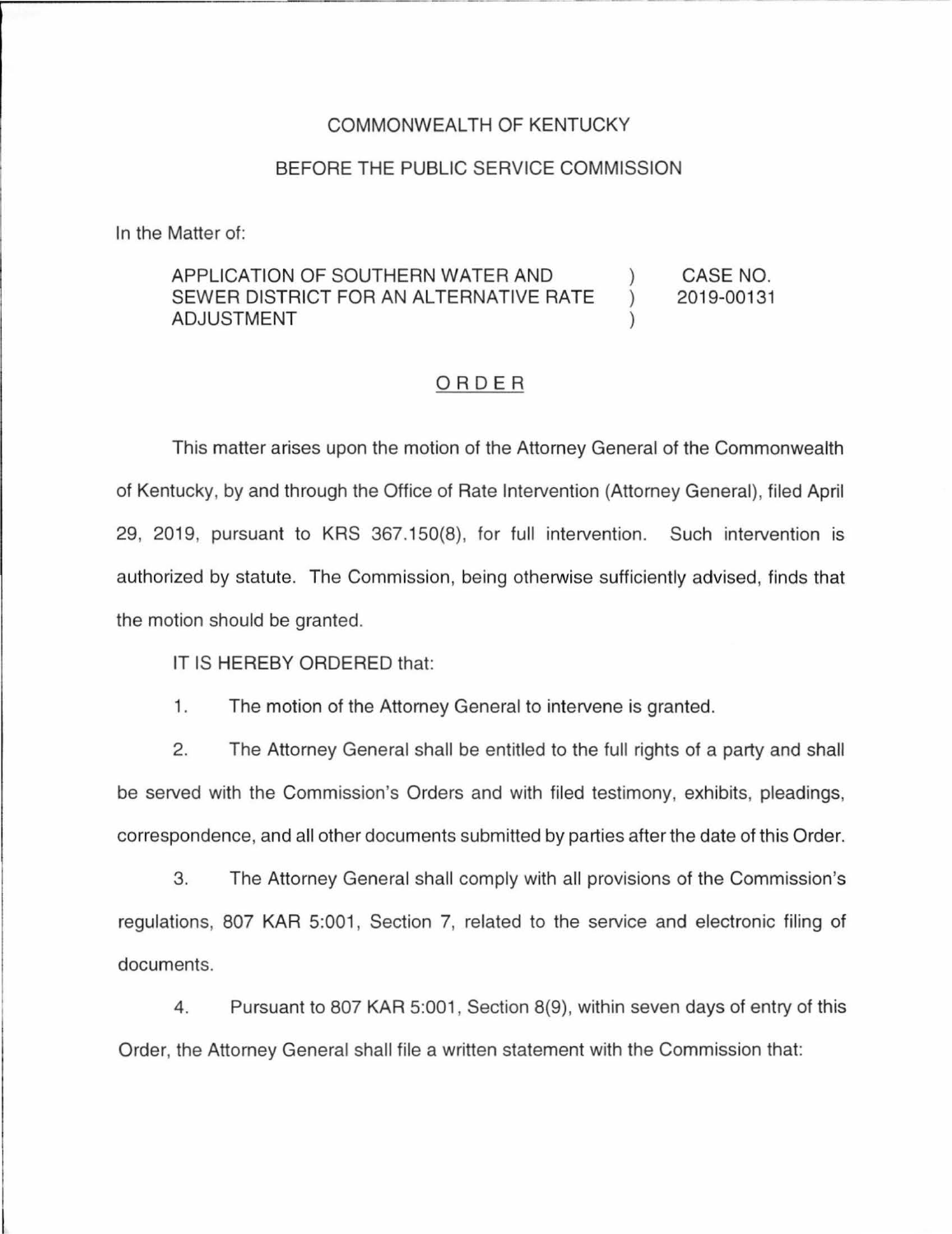a. Certifies that it, or its agent, possesses the facilities to receive electronic transmissions; and

b. Sets forth the electronic mail address to which all electronic notices and messages related to this proceeding should be served.

# [REMAINDER OF PAGE INTENTIONALLY LEFT BLANK]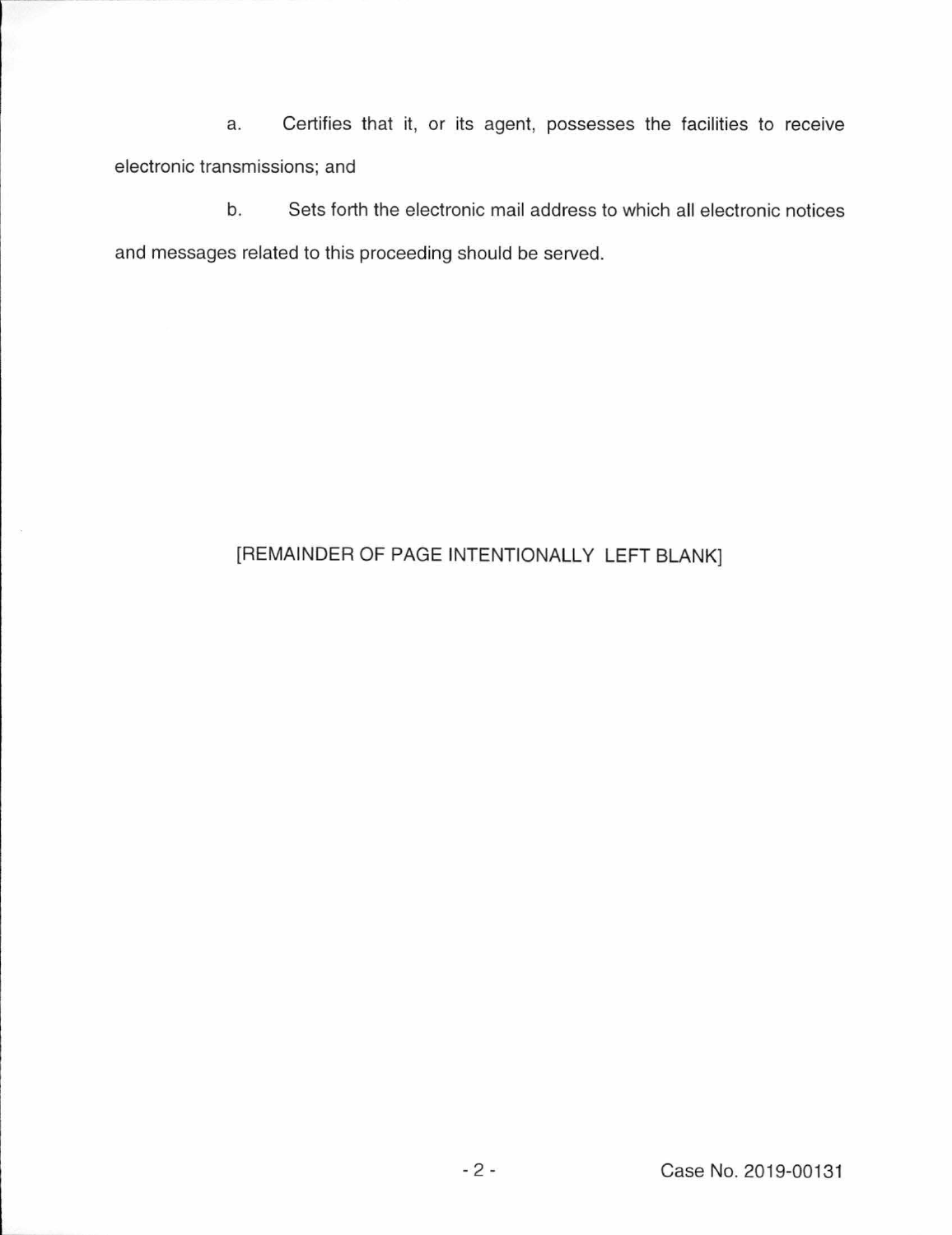By the Commission

| <b>ENTERED</b> |  |  |  |                                              |
|----------------|--|--|--|----------------------------------------------|
|                |  |  |  | MAY 0 1 2019                                 |
|                |  |  |  | <b>KENTUCKY PUBLIC</b><br>SERVICE COMMISSION |

ATTEST:

Cleve R Pienson

Case No. 2019-00131